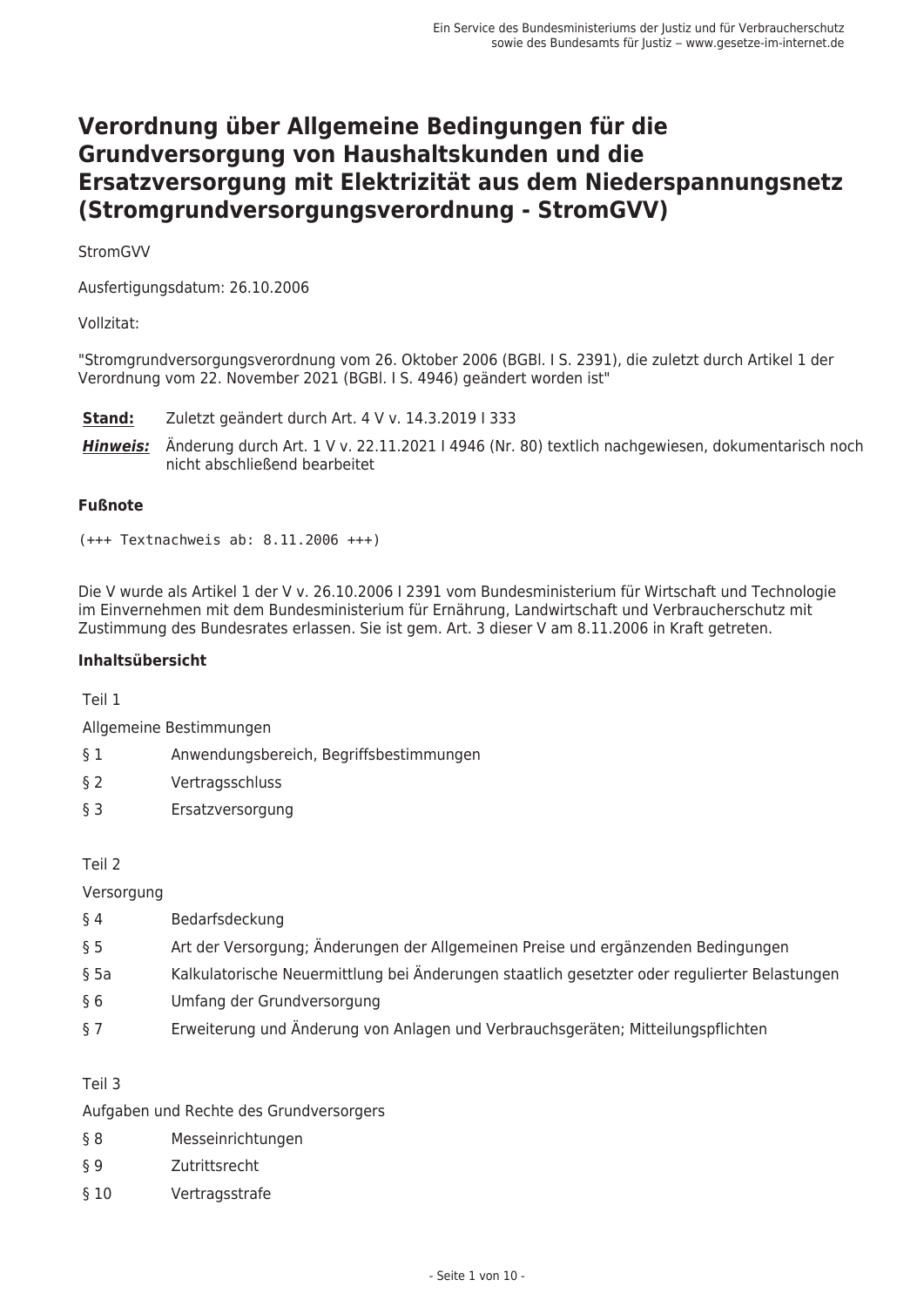Teil 4

### Abrechnung der Energielieferung

- $$11$ Verbrauchsermittlung
- $§ 12$ Abrechnung
- $§$  13 Abschlagszahlungen
- $§14$ Vorauszahlungen
- $$15$ Sicherheitsleistung
- $$16$ Rechnungen und Abschläge
- Zahlung, Verzug  $§ 17$
- $$18$ Berechnungsfehler

Teil 5

Beendigung des Grundversorgungsverhältnisses

- $§$  19 Unterbrechung der Versorgung
- $$20$ Kündiauna
- Fristlose Kündigung  $$21$

Teil 6

Schlussbestimmungen

- $$22$ Gerichtsstand
- $$23$ Übergangsregelung

# Teil 1 **Allgemeine Bestimmungen**

# § 1 Anwendungsbereich, Begriffsbestimmungen

(1) Diese Verordnung regelt die Allgemeinen Bedingungen, zu denen Elektrizitätsversorgungsunternehmen Haushaltskunden in Niederspannung im Rahmen der Grundversorgung nach § 36 Absatz 1 des Energiewirtschaftsgesetzes zu Allgemeinen Preisen mit Elektrizität zu beliefern haben. Die Bestimmungen dieser Verordnung sind Bestandteil des Grundversorgungsvertrages zwischen Grundversorgern und Haushaltskunden. Soweit die Messung mit einer Messeinrichtung nach § 2 Nummer 7 oder 15 des Messstellenbetriebsgesetzes erfolgt und nicht nach Satz 4 ausdrücklich etwas anderes vereinbart ist, beinhaltet der Grundversorgungsvertrag einen kombinierten Vertrag im Sinne des § 9 Absatz 2 des Messstellenbetriebsgesetzes, in dessen Rahmen der Grundversorger nach § 9 Absatz 1 Satz 1 Nummer 2 des Messstellenbetriebsgesetzes den Messstellenvertrag mit dem Messstellenbetreiber abschließt. Anstelle eines kombinierten Vertrages nach Satz 3 hat der Grundversorger auf Verlangen des Kunden mit diesem einen Grundversorgungsvertrag ohne Einbeziehung des Messstellenbetriebs abzuschließen. Diese Verordnung regelt zugleich die Bedingungen für die Ersatzversorgung nach § 38 Absatz 1 des Energiewirtschaftsgesetzes. Sie gilt für alle nach dem 12. Juli 2005 abgeschlossenen Versorgungsverträge, soweit diese nicht vor dem 8. November 2006 beendet worden sind.

(2) Kunden im Sinne dieser Verordnung sind der Haushaltskunde und im Rahmen der Ersatzversorgung der Letztverbraucher.

(3) Grundversorger im Sinne dieser Verordnung ist ein Elektrizitätsversorgungsunternehmen, das nach § 36 Absatz 1 des Energiewirtschaftsgesetzes in einem Netzgebiet die Grundversorgung mit Elektrizität durchführt.

# § 2 Vertragsschluss

(1) Der Grundversorgungsvertrag soll in Textform abgeschlossen werden. Ist er auf andere Weise zustande gekommen, so hat der Grundversorger den Vertragsschluss dem Kunden unverzüglich in Textform zu bestätigen.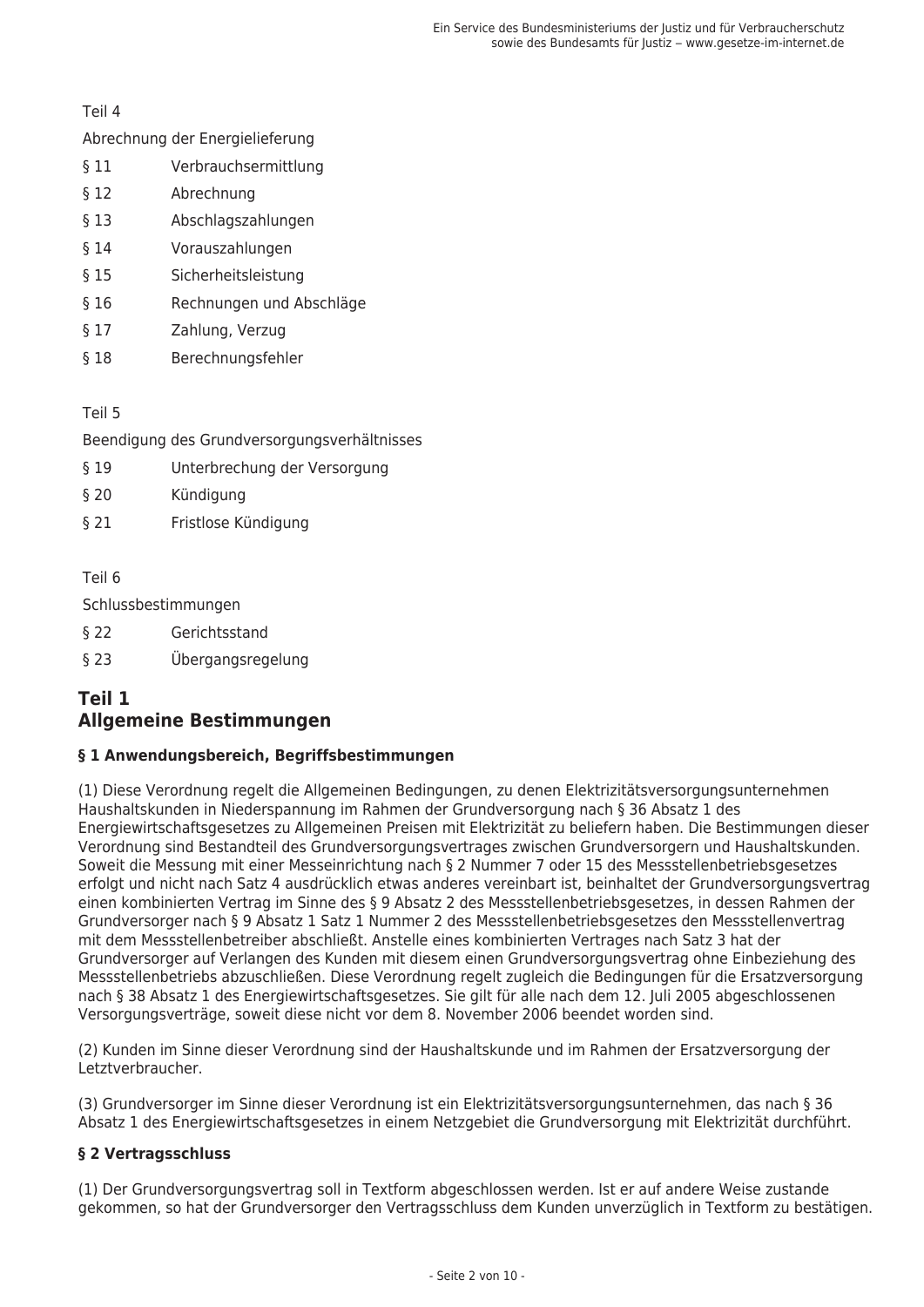(2) Kommt der Grundversorgungsvertrag dadurch zustande, dass Elektrizität aus dem Elektrizitätsversorgungsnetz der allgemeinen Versorgung entnommen wird, über das der Grundversorger die Grundversorgung durchführt, so ist der Kunde verpflichtet, dem Grundversorger die Entnahme von Elektrizität unverzüglich in Textform mitzuteilen. Die Mitteilungspflicht gilt auch, wenn die Belieferung des Kunden durch ein Elektrizitätsversorgungsunternehmen endet und der Kunde kein anschließendes Lieferverhältnis mit einem anderen Elektrizitätsversorgungsunternehmen begründet hat.

(3) Ein Grundversorgungsvertrag oder die Bestätigung des Vertrages muss alle für einen Vertragsschluss notwendigen Angaben enthalten, insbesondere auch:

- Angaben zum Kunden (Firma, Registergericht und Registernummer oder Familienname und Vorname sowie  $\mathbf{1}$ . Adresse und Kundennummer),
- 2. Angaben über die belieferte Verbrauchsstelle einschließlich der zur Bezeichnung der Entnahmestelle verwendeten Identifikationsnummer,
- 3. Angaben zum Grundversorger (Firma, Registergericht, Registernummer und Adresse).
- 4. Angaben zum Netzbetreiber, in dessen Netzgebiet die Grundversorgung durchgeführt wird (Firma, Registergericht, Registernummer und Adresse) und zum Messstellenbetreiber sowie
- 5. Angaben zu den Allgemeinen Preisen nach § 36 Absatz 1 des Energiewirtschaftsgesetzes, wobei folgende Belastungen, soweit sie Kalkulationsbestandteil der geltenden Allgemeinen Preise sind, gesondert auszuweisen sind:
	- a) die Stromsteuer nach § 3 des Stromsteuergesetzes vom 24. März 1999 (BGBI. I S. 378; 2000 I S. 147) in der jeweils geltenden Fassung,
	- $b)$ die Konzessionsabgabe nach Maßgabe des § 4 Absatz 1 und 2 der Konzessionsabgabenverordnung vom 9. Januar 1992 (BGBI. I S. 12, 407), die zuletzt durch Artikel 3 Absatz 4 der Verordnung vom 1. November 2006 (BGBI. I S. 2477) geändert worden ist,
	- c) jeweils gesondert die Umlagen und Aufschläge nach § 60 Absatz 1 des Erneuerbare-Energien-Gesetzes, § 26 des Kraft-Wärme-Kopplungsgesetzes, § 19 Absatz 2 der Stromnetzentgeltverordnung, § 17f Absatz 5 des Energiewirtschaftsgesetzes und § 18 der Verordnung zu abschaltbaren Lasten vom 28. Dezember 2012 (BGBI. I S. 2998) in der jeweils geltenden Fassung,
	- d) jeweils gesondert die Netzentgelte und, soweit sie nach § 1 Absatz 1 Satz 3 Gegenstand des Grundversorgungsvertrages sind, die Entgelte des Messstellenbetreibers oder die Entgelte der Betreiber von Energieversorgungsnetzen für den Messstellenbetrieb und die Messung.

Wenn dem Grundversorger die Angaben nach Satz 1 Nummer 1 nicht vorliegen, ist der Kunde verpflichtet, sie dem Grundversorger auf Anforderung mitzuteilen. Zusätzlich zu den Angaben nach Satz 1 Nummer 5 hat der Grundversorger den auf die Grundversorgung entfallenden Kostenanteil anzugeben, der sich rechnerisch nach Abzug der Umsatzsteuer und der Belastungen nach Satz 1 Nummer 5 von dem Allgemeinen Preis ergibt, und diesen Kostenanteil getrennt zu benennen. Der Grundversorger hat die jeweiligen Belastungen nach Satz 1 Nummer 5 sowie die Angaben nach Satz 3 in ihrer jeweiligen Höhe mit der Veröffentlichung der Allgemeinen Preise nach § 36 Absatz 1 Satz 1 des Energiewirtschaftsgesetzes auf seiner Internetseite zu veröffentlichen. Auf die Veröffentlichung der jeweiligen Höhe der in Satz 1 Nummer 5 Buchstabe c genannten Belastungen auf einer Informationsplattform der deutschen Übertragungsnetzbetreiber hat der Grundversorger ergänzend hinzuweisen. Zusätzlich ist in dem Vertrag oder der Vertragsbestätigung hinzuweisen auf

- $\mathbf{1}$ . die Allgemeinen Bedingungen der Grundversorgung und auf diese ergänzende Bedingungen,
- den Zeitraum der Abrechnungen.  $2.$
- die Möglichkeit des Kunden, Ansprüche wegen Versorgungsstörungen gegen den Netzbetreiber nach § 6  $\mathcal{R}$ Absatz 3 Satz 1 geltend zu machen,
- $4.$ Informationen über die Rechte der Kunden im Hinblick auf Verbraucherbeschwerden und Streitbeilegungsverfahren, die ihnen im Streitfall zur Verfügung stehen, einschließlich der für Verbraucherbeschwerden nach § 111b Absatz 1 Satz 1 des Energiewirtschaftsgesetzes eingerichteten Schlichtungsstelle mit deren Anschrift und Webseite, und Informationen über die Verpflichtung des Grundversorgers zur Teilnahme am Schlichtungsverfahren,
- 5. die Kontaktdaten des Verbraucherservice der Bundesnetzagentur für den Bereich Elektrizität und Gas sowie
- 6 das Muster der Abwendungsvereinbarung des Grundversorgers nach § 19 Absatz 5.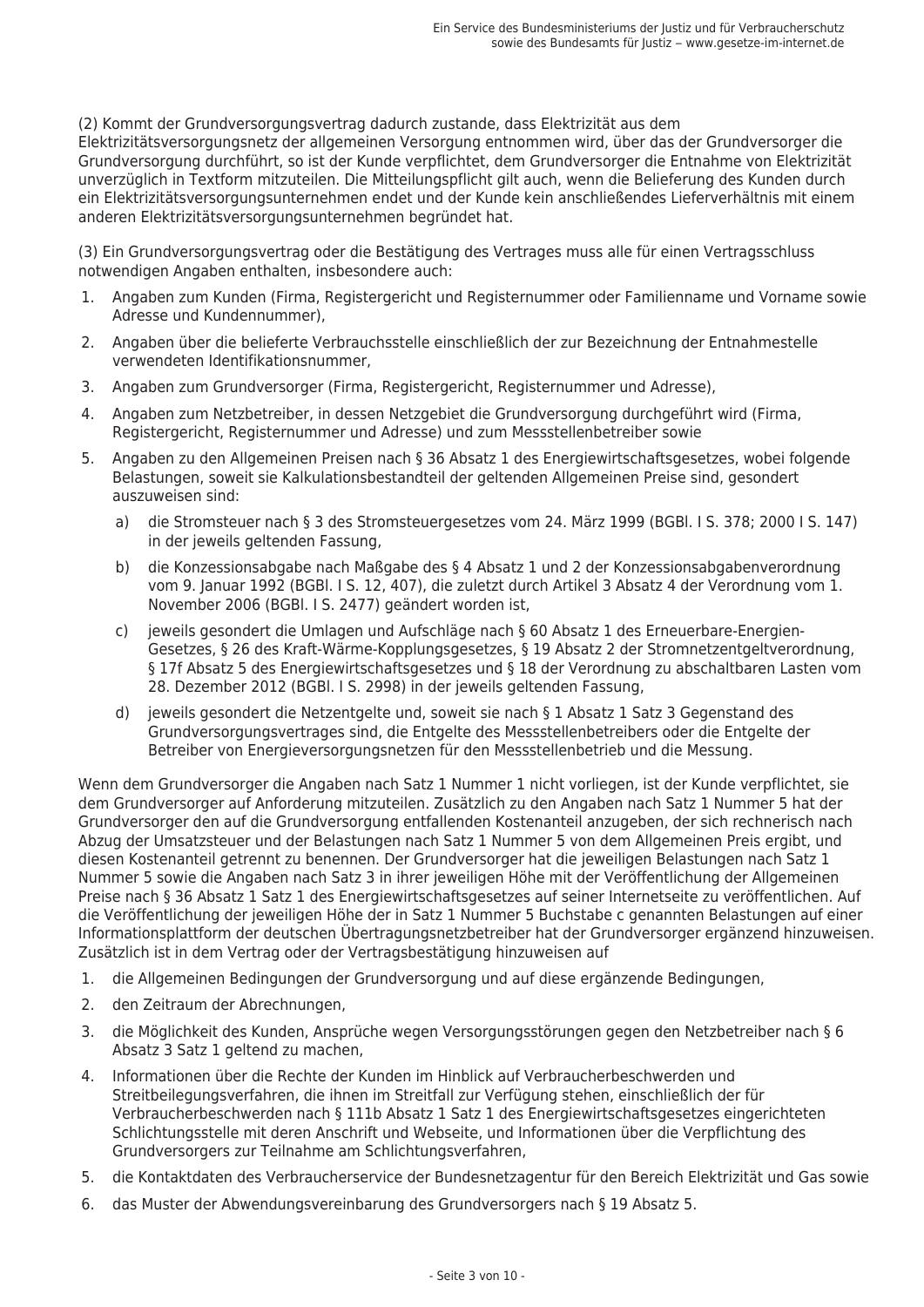Die Hinweise nach Satz 6 Nummer 4 und 5 sowie das Muster der Abwendungsvereinbarung des Grundversorgers nach § 19 Absatz 5 hat der Grundversorger auch auf seiner Internetseite zu veröffentlichen. § 41 Absatz 1 des Energiewirtschaftsgesetzes bleibt unberührt.

(4) Der Grundversorger ist verpflichtet, jedem Neukunden rechtzeitig vor Vertragsschluss und in den Fällen des Absatzes 1 Satz 2 mit der Bestätigung des Vertragsschlusses sowie auf Verlangen den übrigen Kunden die Allgemeinen Bedingungen unentgeltlich auszuhändigen. Satz 1 gilt entsprechend für die ergänzenden Bedingungen; diese hat der Grundversorger öffentlich bekannt zu geben und auf seiner Internetseite zu veröffentlichen.

(5) Der Abschluss eines Grundversorgungsvertrages darf nicht davon abhängig gemacht werden, dass Zahlungsrückstände eines vorherigen Anschlussnutzers beglichen werden.

# § 3 Ersatzversorgung

(1) Für die Ersatzversorgung nach § 38 des Energiewirtschaftsgesetzes gelten die §§ 4 bis 8, 10 bis 19 und 22 sowie für die Beendigung der Ersatzversorgung nach § 38 Absatz 2 Satz 1 des Energiewirtschaftsgesetzes § 20 Absatz 3 entsprechend; § 11 Absatz 2 gilt mit der Maßgabe, dass der Grundversorger den Energieverbrauch auf Grund einer rechnerischen Abgrenzung schätzen und den anteiligen Verbrauch in Rechnung stellen darf.

(2) Der Grundversorger hat dem Kunden unverzüglich nach Kenntnisnahme den Zeitpunkt des Beginns und des Endes der Ersatzversorgung in Textform mitzuteilen. Dabei hat er ebenfalls mitzuteilen, dass spätestens nach dem Ende der Ersatzversorgung zur Fortsetzung des Elektrizitätsbezugs der Abschluss eines Bezugsvertrages durch den Kunden erforderlich ist: auf § 2 Absatz 2 ist hinzuweisen.

# **Teil 2 Versorgung**

# § 4 Bedarfsdeckung

Der Kunde ist für die Dauer des Grundversorgungsvertrages verpflichtet, seinen gesamten leitungsgebundenen Elektrizitätsbedarf aus den Elektrizitätslieferungen des Grundversorgers zu decken. Ausgenommen ist die Bedarfsdeckung durch Eigenanlagen der Kraft-Wärme-Kopplung bis 50 Kilowatt elektrischer Leistung und aus Erneuerbaren Energien; ferner durch Eigenanlagen, die ausschließlich der Sicherstellung des Elektrizitätsbedarfs bei Aussetzen der Grundversorgung dienen (Notstromaggregate). Notstromaggregate dürfen außerhalb ihrer eigentlichen Bestimmungen nicht mehr als 15 Stunden monatlich zur Erprobung betrieben werden.

# § 5 Art der Versorgung; Änderungen der Allgemeinen Preise und ergänzenden Bedingungen

(1) Welche Stromart (Drehstrom oder Wechselstrom) und Spannungsart für das Vertragsverhältnis maßgebend sein sollen, ergibt sich aus der Stromart und Spannung des jeweiligen Elektrizitätsversorgungsnetzes der allgemeinen Versorgung, an das die Anlage, über die der Kunde Strom entnimmt, angeschlossen ist.

(2) Änderungen der Allgemeinen Preise und der ergänzenden Bedingungen werden jeweils zum Monatsbeginn und erst nach öffentlicher Bekanntgabe wirksam, die mindestens sechs Wochen vor der beabsichtigten Änderung erfolgen muss. Der Grundversorger ist verpflichtet, zu den beabsichtigten Änderungen zeitgleich mit der öffentlichen Bekanntgabe eine briefliche Mitteilung an den Kunden zu versenden und die Änderungen auf seiner Internetseite zu veröffentlichen; hierbei hat er den Umfang, den Anlass und die Voraussetzungen der Änderung sowie den Hinweis auf die Rechte des Kunden nach Absatz 3 und die Angaben nach § 2 Absatz 3 Satz 1 Nummer 5 und Satz 3 in übersichtlicher Form anzugeben.

(3) Im Fall einer Änderung der Allgemeinen Preise oder ergänzenden Bedingungen hat der Kunde das Recht, den Vertrag ohne Einhaltung einer Kündigungsfrist zum Zeitpunkt des Wirksamwerdens der Änderungen zu kündigen. Änderungen der Allgemeinen Preise und der ergänzenden Bedingungen werden gegenüber demjenigen Kunden nicht wirksam, der bei einer Kündigung des Vertrages mit dem Grundversorger die Einleitung eines Wechsels des Versorgers durch entsprechenden Vertragsschluss innerhalb eines Monats nach Zugang der Kündigung nachweist.

#### § 5a Kalkulatorische Neuermittlung bei Änderungen staatlich gesetzter oder regulierter Belastungen

(1) Bei Änderungen der Belastungen nach § 2 Absatz 3 Satz 1 Nummer 5, die in die Kalkulation des Allgemeinen Preises eingeflossen sind, ist der Grundversorger unter Beachtung der geltenden gesetzlichen Bestimmungen berechtigt, die Allgemeinen Preise jederzeit neu zu ermitteln und dabei die Änderung in das Ergebnis der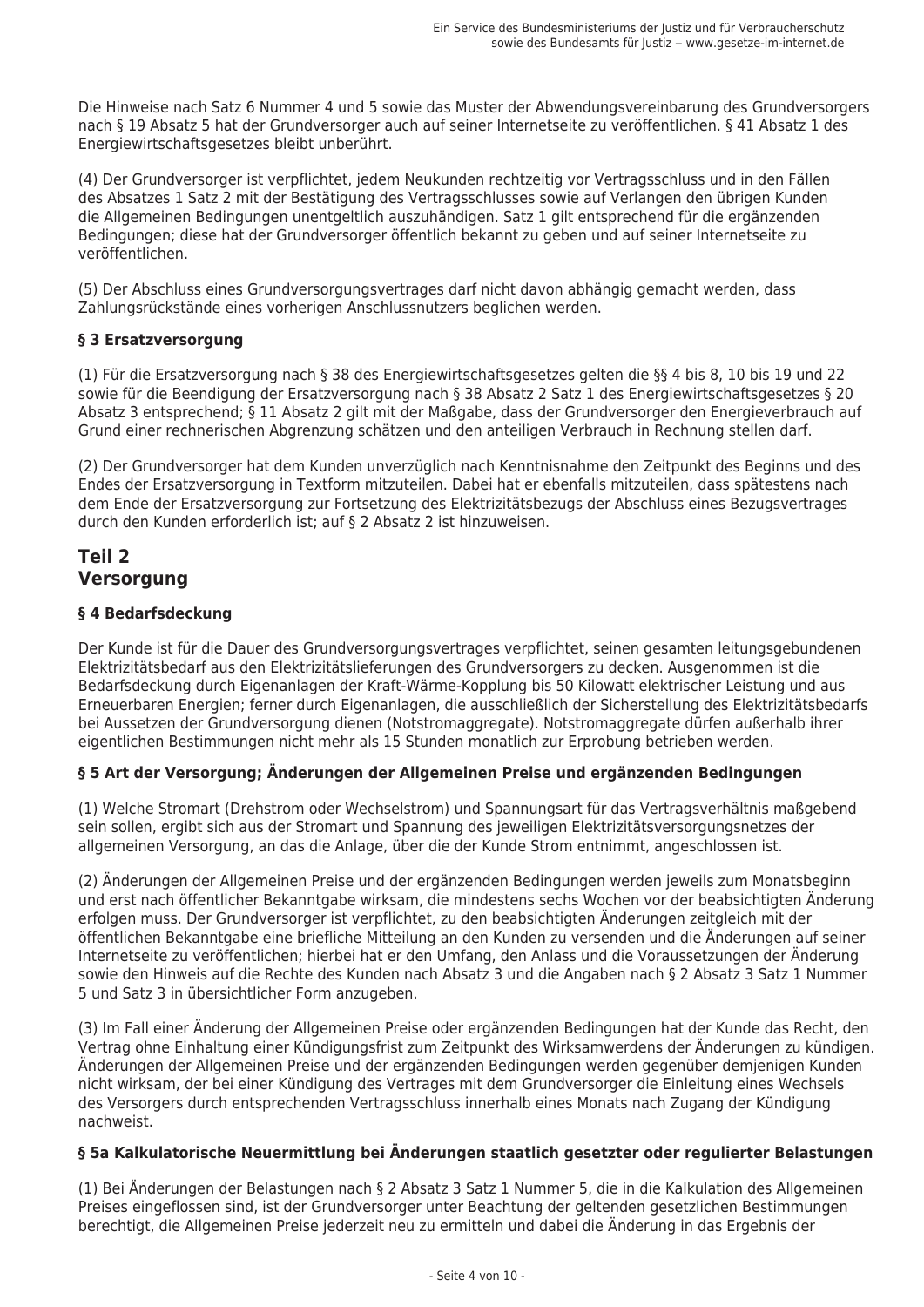Kalkulation einfließen zu lassen. Sinkt der Saldo der Belastungen nach § 2 Absatz 3 Satz 1 Nummer 5 Buchstabe a bis c, ist der Grundversorger abweichend von Satz 1 verpflichtet, die Allgemeinen Preise unverzüglich neu zu ermitteln und dabei den gesunkenen Saldo in das Ergebnis der Kalkulation einfließen zu lassen. Die Verpflichtung zur Neuermittlung nach Satz 2 entsteht in dem Zeitraum vom 15. Oktober bis 31. Dezember eines Jahres erst, wenn alle von Satz 1 erfassten Belastungen für das Folgejahr feststehen.

(2) Sonstige Rechte und Verpflichtungen zur Neukalkulation und die Rechte und Verpflichtungen in Bezug auf Anderungen der Allgemeinen Preise sowie die Pflichten des Grundversorgers nach § 5 Absatz 2 und die Rechte des Kunden nach § 5 Absatz 3 bleiben unberührt.

# § 6 Umfang der Grundversorgung

(1) Der Grundversorger ist im Interesse des Kunden verpflichtet, die für die Durchführung der Grundversorgung erforderlichen Verträge mit Netzbetreibern und, soweit nicht nach § 1 Absatz 1 Satz 3 etwas anderes vereinbart ist, mit Messstellenbetreibern abzuschließen. Er hat die ihm möglichen Maßnahmen zu treffen, um dem Kunden am Ende des Netzanschlusses, zu dessen Nutzung der Kunde nach der Niederspannungsanschlussverordnung berechtigt ist, zu den jeweiligen Allgemeinen Preisen und Bedingungen Elektrizität zur Verfügung zu stellen. Die Elektrizität wird im Rahmen der Grundversorgung für die Zwecke des Letztverbrauchs geliefert.

(2) Der Grundversorger ist verpflichtet, den Elektrizitätsbedarf des Kunden im Rahmen des § 36 des Energiewirtschaftsgesetzes zu befriedigen und für die Dauer des Grundversorgungsvertrages im vertraglich vorgesehenen Umfang nach Maßgabe des Absatzes 1 jederzeit Elektrizität zur Verfügung zu stellen. Dies gilt nicht.

- 1. soweit die Allgemeinen Preise oder Allgemeinen Bedingungen zeitliche Beschränkungen vorsehen,
- 2. soweit und solange der Netzbetreiber den Netzanschluss und die Anschlussnutzung nach § 17 der Niederspannungsanschlussverordnung oder § 24 Absatz 1, 2 und 5 der Niederspannungsanschlussverordnung unterbrochen hat oder
- soweit und solange der Grundversorger an der Erzeugung, dem Bezug oder der vertragsgemäßen Lieferung  $\mathcal{B}_{\mathcal{A}}$ von Elektrizität durch höhere Gewalt oder sonstige Umstände, deren Beseitigung ihm nicht möglich ist oder im Sinne des § 36 Absatz 1 Satz 3 des Energiewirtschaftsgesetzes wirtschaftlich nicht zugemutet werden kann, gehindert ist.

(3) Bei einer Unterbrechung oder bei Unregelmäßigkeiten in der Elektrizitätsversorgung ist, soweit es sich um Folgen einer Störung des Netzbetriebs einschließlich des Netzanschlusses oder einer Störung des Messstellenbetriebes handelt, der Grundversorger von der Leistungspflicht befreit. Satz 1 gilt nicht, soweit die Unterbrechung auf nicht berechtigten Maßnahmen des Grundversorgers nach § 19 beruht. Der Grundversorger ist verpflichtet, seinen Kunden auf Verlangen unverzüglich über die mit der Schadensverursachung durch den Netzbetreiber oder den Messstellenbetreiber zusammenhängenden Tatsachen insoweit Auskunft zu geben, als sie ihm bekannt sind oder von ihm in zumutbarer Weise aufgeklärt werden können.

# § 7 Erweiterung und Änderung von Anlagen und Verbrauchsgeräten; Mitteilungspflichten

Erweiterungen und Änderungen von Kundenanlagen sowie die Verwendung zusätzlicher Verbrauchsgeräte sind dem Grundversorger mitzuteilen, soweit sich dadurch preisliche Bemessungsgrößen ändern. Nähere Einzelheiten über den Inhalt der Mitteilung kann der Grundversorger in ergänzenden Bedingungen regeln.

# Teil 3 Aufgaben und Rechte des Grundversorgers

# § 8 Messeinrichtungen

(1) Die vom Grundversorger gelieferte Elektrizität wird durch die Messeinrichtungen nach den Vorschriften des Messstellenbetriebsgesetzes festgestellt.

(2) Der Grundversorger ist verpflichtet, auf Verlangen des Kunden jederzeit eine Nachprüfung der Messeinrichtungen durch eine Eichbehörde oder eine staatlich anerkannte Prüfstelle im Sinne des § 40 Absatz 3 des Mess- und Eichgesetzes beim Messstellenbetreiber zu veranlassen. Stellt der Kunde den Antrag auf Prüfung nicht bei dem Grundversorger, so hat er diesen zugleich mit der Antragstellung zu benachrichtigen. Die Kosten der Prüfung fallen dem Grundversorger zur Last, falls die Abweichung die gesetzlichen Verkehrsfehlergrenzen überschreitet, sonst dem Kunden. Der Grundversorger darf die Prüfung nicht von einer Vorleistung oder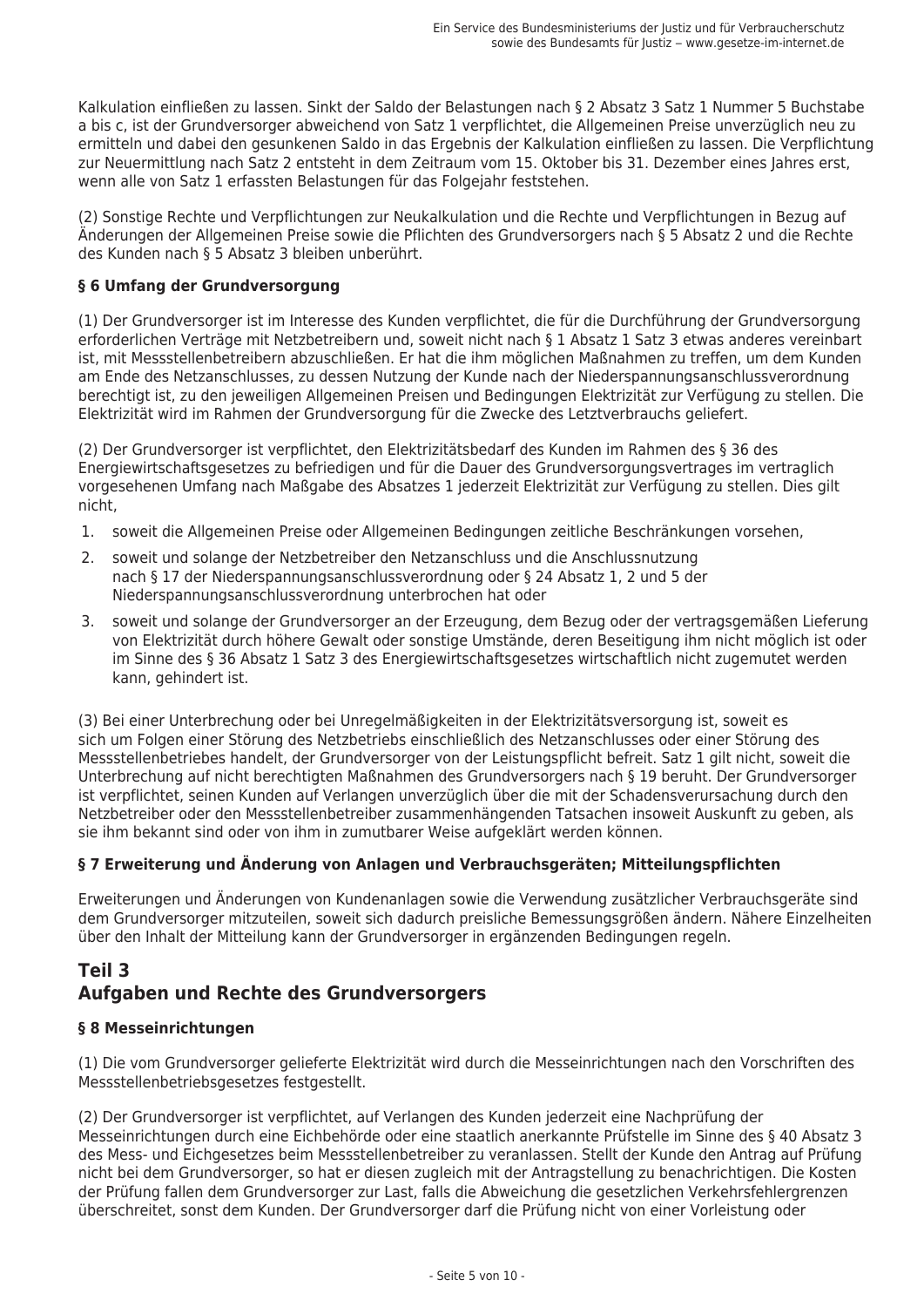Sicherheitsleistung abhängig machen, wenn der Kunde Umstände darlegt, die Zweifel an der ordnungsgemäßen Funktion der Messeinrichtung begründen.

### § 9 Zutrittsrecht

Der Kunde hat nach vorheriger Benachrichtigung dem mit einem Ausweis versehenen Beauftragten des Netzbetreibers, des Messstellenbetreibers oder des Grundversorgers den Zutritt zu seinem Grundstück und zu seinen Räumen zu gestatten, soweit dies zur Ermittlung preislicher Bemessungsgrundlagen oder zur Ablesung der Messeinrichtungen nach § 11 erforderlich ist. Die Benachrichtigung kann durch Mitteilung an die jeweiligen Kunden oder durch Aushang am oder im jeweiligen Haus erfolgen. Sie muss mindestens eine Woche vor dem Betretungstermin erfolgen; mindestens ein Ersatztermin ist anzubieten. Der Kunde hat dafür Sorge zu tragen, dass die Messeinrichtungen zugänglich sind.

### **Fußnote**

§ 9 Satz 2 Kursivdruck: Anstelle "an oder im jeweiligen Haus" muss es richtig "am oder im jeweiligen Haus" lauten

### § 10 Vertragsstrafe

(1) Verbraucht der Kunde Elektrizität unter Umgehung, Beeinflussung oder vor Anbringung der Messeinrichtungen oder nach Unterbrechung der Grundversorgung, so ist der Grundversorger berechtigt, eine Vertragsstrafe zu verlangen. Diese ist für die Dauer des unbefugten Gebrauchs, längstens aber für sechs Monate auf der Grundlage einer täglichen Nutzung der unbefugt verwendeten Verbrauchsgeräte von bis zu zehn Stunden nach dem für den Kunden geltenden Allgemeinen Preis zu berechnen.

(2) Eine Vertragsstrafe kann auch verlangt werden, wenn der Kunde vorsätzlich oder grob fahrlässig die Verpflichtung verletzt, die zur Preisbildung erforderlichen Angaben zu machen. Die Vertragsstrafe beträgt das Zweifache des Betrages, den der Kunde bei Erfüllung seiner Verpflichtung nach dem für ihn geltenden Allgemeinen Preis zusätzlich zu zahlen gehabt hätte. Sie darf längstens für einen Zeitraum von sechs Monaten verlangt werden.

(3) Ist die Dauer des unbefugten Gebrauchs oder der Beginn der Mitteilungspflicht nicht festzustellen, so kann die Vertragsstrafe in entsprechender Anwendung der Absätze 1 und 2 für einen geschätzten Zeitraum, der längstens sechs Monate betragen darf, erhoben werden.

# Teil 4 Abrechnung der Energielieferung

#### § 11 Verbrauchsermittlung

(1) Für die Ermittlung des Verbrauchs für Zwecke der Abrechnung ist § 40a des Energiewirtschaftsgesetzes anzuwenden.

(2) Der Grundversorger kann den Verbrauch nach Absatz 1 auch ermitteln, wenn dies

- 1. zum Zwecke einer Abrechnung nach § 12 Absatz 1,
- 2. anlässlich eines Lieferantenwechsels oder
- bei einem berechtigten Interesse des Grundversorgers an einer Überprüfung der Ablesung 3. erfolat.

(3) (weggefallen)

#### § 12 Abrechnung

(1) Der Elektrizitätsverbrauch wird nach Maßgabe des § 40b Absatz 1 des Energiewirtschaftsgesetzes abgerechnet.

(2) Ändern sich innerhalb eines Abrechnungszeitraums die verbrauchsabhängigen Preise, so wird der für die neuen Preise maßgebliche Verbrauch zeitanteilig berechnet; jahreszeitliche Verbrauchsschwankungen sind auf der Grundlage der für Haushaltskunden maßgeblichen Erfahrungswerte angemessen zu berücksichtigen. Entsprechendes gilt bei Änderung des Umsatzsteuersatzes und erlösabhängiger Abgabensätze.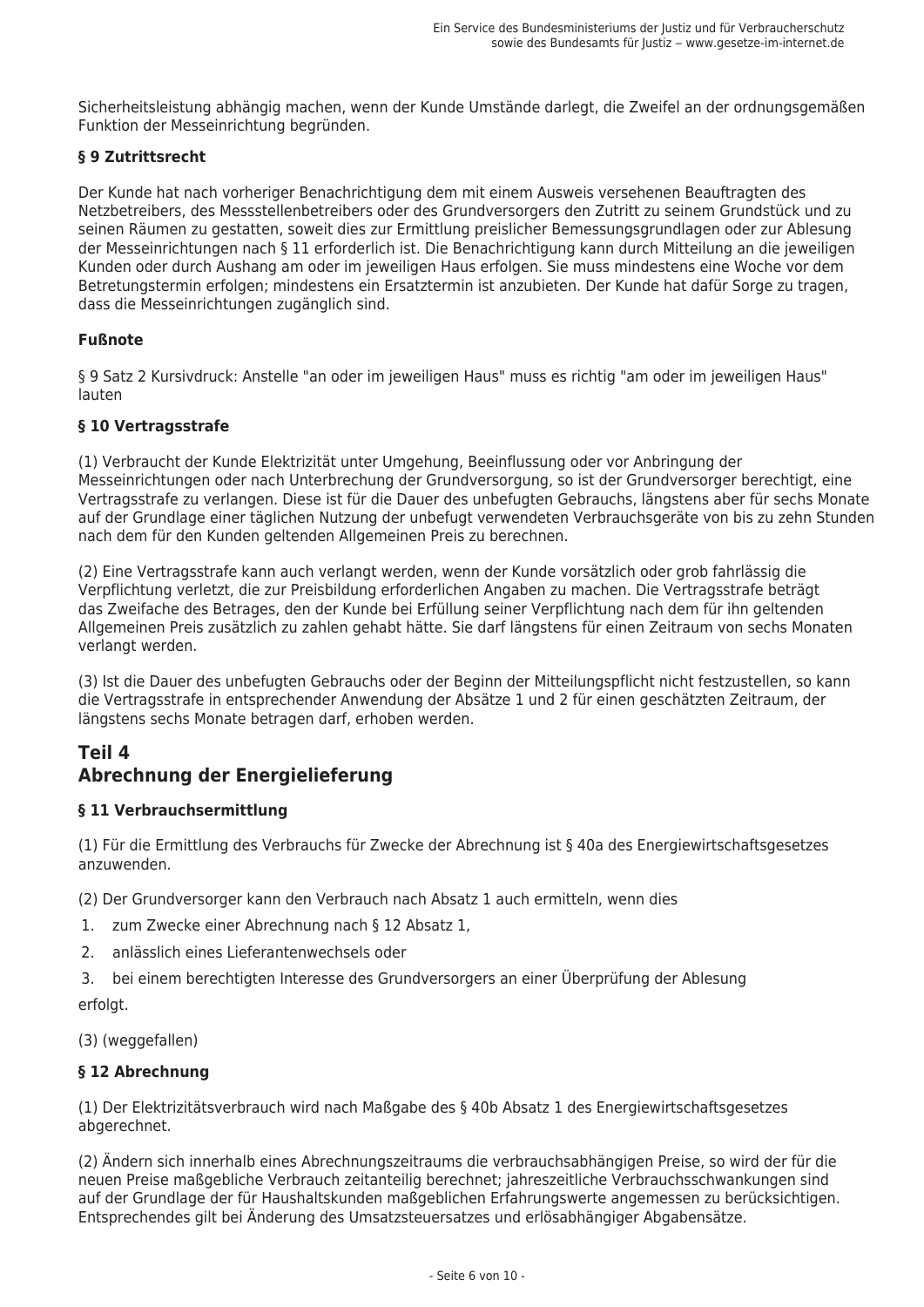(3) Im Falle einer Belieferung nach § 2 Absatz 2 ist entsprechend Absatz 2 Satz 1 eine pauschale zeitanteilige Berechnung des Verbrauchs zulässig, es sei denn, der Kunde kann einen geringeren als den von dem Grundversorger angesetzten Verbrauch nachweisen.

### § 13 Abschlagszahlungen

(1) Wird der Verbrauch für mehrere Monate abgerechnet, so kann der Grundversorger für die nach der letzten Abrechnung verbrauchte Elektrizität eine Abschlagszahlung verlangen. Diese ist anteilig für den Zeitraum der Abschlagszahlung entsprechend dem Verbrauch im zuletzt abgerechneten Zeitraum zu berechnen. Ist eine solche Berechnung nicht möglich, so bemisst sich die Abschlagszahlung nach dem durchschnittlichen Verbrauch vergleichbarer Kunden. Macht der Kunde glaubhaft, dass sein Verbrauch erheblich geringer ist, so ist dies angemessen zu berücksichtigen.

(2) Ändern sich die Allgemeinen Preise, so können die nach der Preisänderung anfallenden Abschlagszahlungen mit dem Vomhundertsatz der Preisänderung entsprechend angepasst werden.

(3) Ergibt sich bei der Abrechnung, dass zu hohe Abschlagszahlungen verlangt wurden, so ist der übersteigende Betrag unverzüglich zu erstatten, spätestens aber mit der nächsten Abschlagsforderung zu verrechnen. Nach Beendigung des Versorgungsverhältnisses sind zu viel gezahlte Abschläge unverzüglich zu erstatten.

#### § 14 Vorauszahlungen

(1) Der Grundversorger ist berechtigt, für den Elektrizitätsverbrauch eines Abrechnungszeitraums Vorauszahlung zu verlangen, wenn nach den Umständen des Einzelfalles Grund zu der Annahme besteht, dass der Kunde seinen Zahlungsverpflichtungen nicht oder nicht rechtzeitig nachkommt. Bei Verlangen einer Vorauszahlung ist der Kunde hierüber ausdrücklich und in verständlicher Form zu unterrichten. Hierbei sind mindestens der Beginn, die Höhe und die Gründe der Vorauszahlung sowie die Voraussetzungen für ihren Wegfall anzugeben.

(2) Die Vorauszahlung bemisst sich nach dem Verbrauch des vorhergehenden Abrechnungszeitraums oder dem durchschnittlichen Verbrauch vergleichbarer Kunden. Macht der Kunde glaubhaft, dass sein Verbrauch erheblich geringer ist, so ist dies angemessen zu berücksichtigen. Erstreckt sich der Abrechnungszeitraum über mehrere Monate und erhebt der Grundversorger Abschlagszahlungen, so kann er die Vorauszahlung nur in ebenso vielen Teilbeträgen verlangen. Die Vorauszahlung ist bei der nächsten Rechnungserteilung zu verrechnen.

(3) Statt eine Vorauszahlung zu verlangen, kann der Grundversorger beim Kunden einen Bargeld- oder Chipkartenzähler oder sonstige vergleichbare Vorauszahlungssysteme einrichten. Die Anforderungen an Vorauszahlungssysteme nach § 41 Absatz 2 Satz 2 und 3 des Energiewirtschaftsgesetzes sind zu beachten.

#### § 15 Sicherheitsleistung

(1) Ist der Kunde zur Vorauszahlung nach § 14 nicht bereit oder nicht in der Lage, kann der Grundversorger in angemessener Höhe Sicherheit verlangen.

(2) Barsicherheiten werden zum jeweiligen Basiszinssatz nach § 247 des Bürgerlichen Gesetzbuchs verzinst.

(3) Ist der Kunde in Verzug und kommt er nach erneuter Zahlungsaufforderung nicht unverzüglich seinen Zahlungsverpflichtungen aus dem Grundversorgungsverhältnis nach, so kann der Grundversorger die Sicherheit verwerten. Hierauf ist in der Zahlungsaufforderung hinzuweisen. Kursverluste beim Verkauf von Wertpapieren gehen zu Lasten des Kunden.

(4) Die Sicherheit ist unverzüglich zurückzugeben, wenn keine Vorauszahlung mehr verlangt werden kann.

#### § 16 Rechnungen und Abschläge

(1) Vordrucke für Rechnungen und Abschläge müssen einfach verständlich sein. Für Rechnungen und Abschläge ist § 40 Absatz 1 bis 4 des Energiewirtschaftsgesetzes maßgeblich.

(2) Der Grundversorger hat in den ergänzenden Bedingungen mindestens zwei mögliche Zahlungsweisen anzugeben. Für die anzugebenden Zahlungsweisen ist § 41 Absatz 2 Satz 2 und 3 des Energiewirtschaftsgesetzes anzuwenden.

#### § 17 Zahlung, Verzug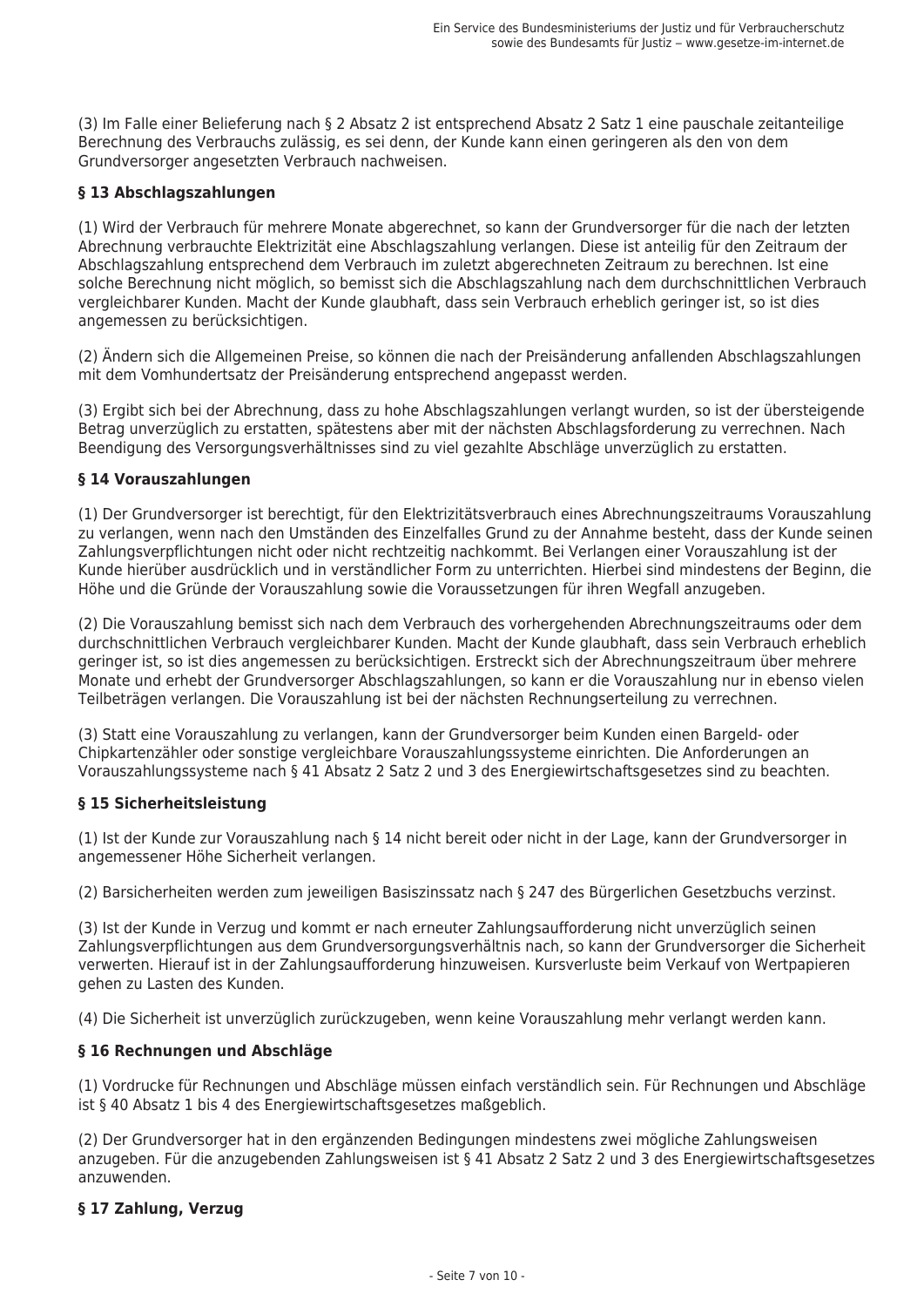(1) Rechnungen und Abschläge werden zu dem vom Grundversorger angegebenen Zeitpunkt, frühestens jedoch zwei Wochen nach Zugang der Zahlungsaufforderung fällig. Einwände gegen Rechnungen und Abschlagsberechnungen berechtigen gegenüber dem Grundversorger zum Zahlungsaufschub oder zur Zahlungsverweigerung nur,

- soweit die ernsthafte Möglichkeit eines offensichtlichen Fehlers besteht oder  $\mathbf{1}$
- $2.$ sofern
	- der in einer Rechnung angegebene Verbrauch ohne ersichtlichen Grund mehr als doppelt so hoch wie a) der vergleichbare Verbrauch im vorherigen Abrechnungszeitraum ist und
	- der Kunde eine Nachprüfung der Messeinrichtung verlangt b)

und solange durch die Nachprüfung nicht die ordnungsgemäße Funktion des Messgeräts festgestellt ist.

§ 315 des Bürgerlichen Gesetzbuchs bleibt von Satz 2 unberührt.

(2) Bei Zahlungsverzug des Kunden kann der Grundversorger, wenn er erneut zur Zahlung auffordert oder den Betrag durch einen Beauftragten einziehen lässt, die dadurch entstandenen Kosten für strukturell vergleichbare Fälle pauschal berechnen; die pauschale Berechnung muss einfach nachvollziehbar sein. Die Pauschale darf die nach dem gewöhnlichen Lauf der Dinge zu erwartenden Kosten nicht übersteigen. Auf Verlangen des Kunden ist die Berechnungsgrundlage nachzuweisen.

(3) Gegen Ansprüche des Grundversorgers kann vom Kunden nur mit unbestrittenen oder rechtskräftig festgestellten Gegenansprüchen aufgerechnet werden.

### § 18 Berechnungsfehler

(1) Ergibt eine Prüfung der Messeinrichtungen eine Überschreitung der Verkehrsfehlergrenzen oder werden Fehler in der Ermittlung des Rechnungsbetrages festgestellt, so ist die Überzahlung vom Grundversorger zurückzuzahlen oder der Fehlbetrag vom Kunden nachzuentrichten. Ist die Größe des Fehlers nicht einwandfrei festzustellen oder zeigt eine Messeinrichtung nicht an, so ermittelt der Grundversorger den Verbrauch für die Zeit seit der letzten fehlerfreien Ablesung aus dem Durchschnittsverbrauch des ihr vorhergehenden und des der Feststellung des Fehlers nachfolgenden Ablesezeitraums oder auf Grund des vorjährigen Verbrauchs durch Schätzung; die tatsächlichen Verhältnisse sind angemessen zu berücksichtigen. Bei Berechnungsfehlern auf Grund einer nicht ordnungsgemäßen Funktion einer Messeinrichtung ist der vom Messstellenbetreiber ermittelte und dem Kunden mitgeteilte korrigierte Verbrauch der Nachberechnung zu Grunde zu legen.

(2) Ansprüche nach Absatz 1 sind auf den der Feststellung des Fehlers vorhergehenden Ablesezeitraum beschränkt, es sei denn, die Auswirkung des Fehlers kann über einen größeren Zeitraum festgestellt werden; in diesem Fall ist der Anspruch auf längstens drei Jahre beschränkt.

# Teil 5 Beendiauna des Grundversoraunasverhältnisses

# § 19 Unterbrechung der Versorgung

(1) Der Grundversorger ist berechtigt, die Grundversorgung ohne vorherige Androhung durch den Netzbetreiber unterbrechen zu lassen, wenn der Kunde dieser Verordnung in nicht unerheblichem Maße schuldhaft zuwiderhandelt und die Unterbrechung erforderlich ist, um den Gebrauch von elektrischer Arbeit unter Umgehung, Beeinflussung oder vor Anbringung der Messeinrichtungen zu verhindern.

(2) Bei anderen Zuwiderhandlungen, insbesondere bei der Nichterfüllung einer Zahlungsverpflichtung trotz Mahnung, ist der Grundversorger berechtigt, die Grundversorgung vier Wochen nach Androhung unterbrechen zu lassen und den zuständigen Netzbetreiber nach § 24 Absatz 3 der Niederspannungsanschlussverordnung mit der Unterbrechung der Grundversorgung zu beauftragen. Dies gilt nicht, wenn die Folgen der Unterbrechung außer Verhältnis zur Schwere der Zuwiderhandlung stehen oder der Kunde darlegt, dass hinreichende Aussicht besteht, dass er seinen Verpflichtungen nachkommt. Die Verhältnismäßigkeit ist insbesondere dann nicht gewahrt, wenn infolge der Unterbrechung eine konkrete Gefahr für Leib oder Leben der dadurch Betroffenen zu besorgen ist. Der Grundversorger kann mit der Mahnung zugleich die Unterbrechung der Grundversorgung androhen, sofern dies nicht außer Verhältnis zur Schwere der Zuwiderhandlung steht. Der Grundversorger hat den Kunden mit der Androhung der Unterbrechung über die Möglichkeit zu informieren, Gründe für eine Unverhältnismäßigkeit der Unterbrechung, insbesondere eine Gefahr für Leib und Leben, in Textform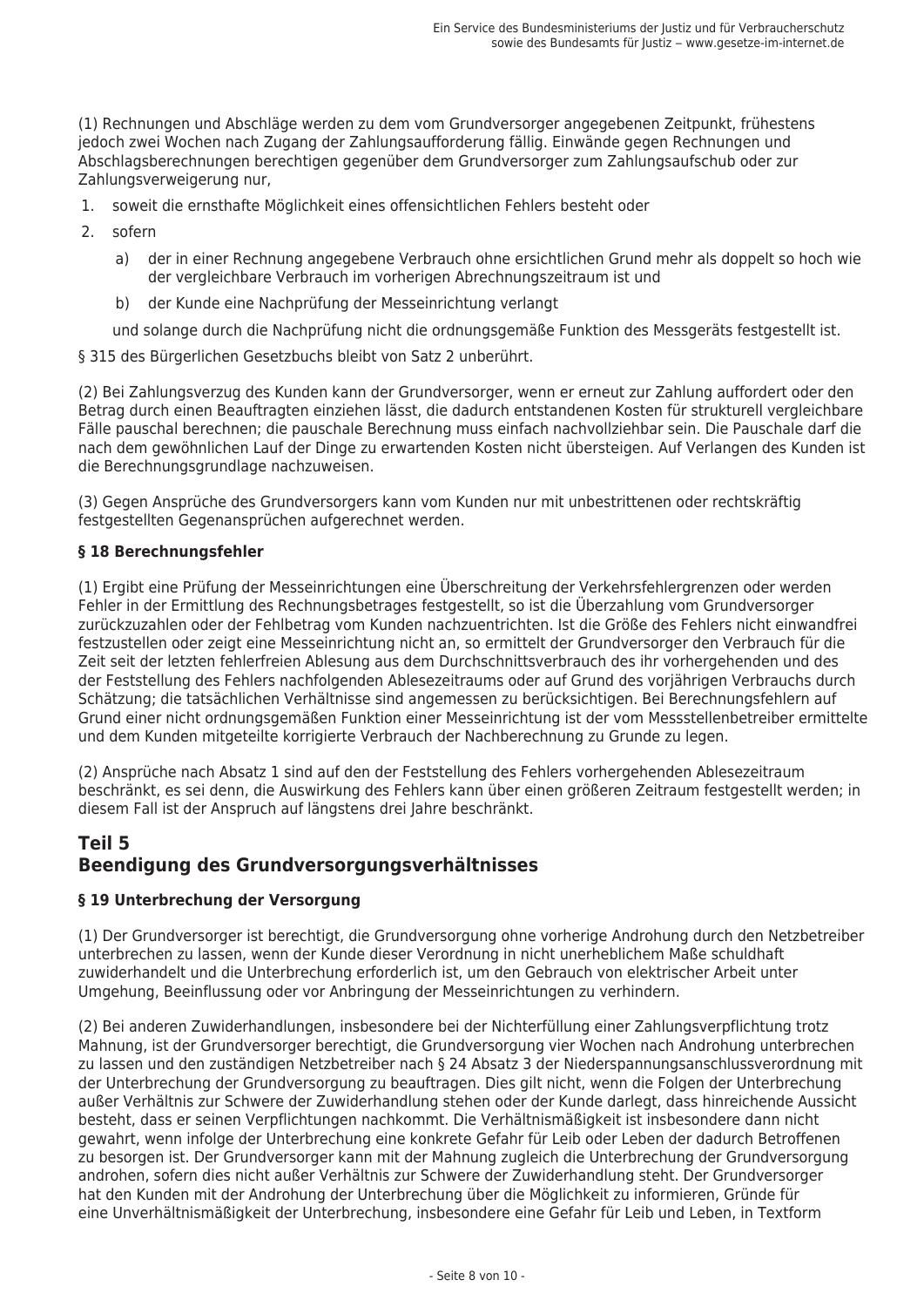vorzutragen. Wegen Zahlungsverzuges darf der Grundversorger eine Unterbrechung unter den in den Sätzen 1 bis 4 genannten Voraussetzungen nur durchführen lassen, wenn der Kunde nach Abzug etwaiger Anzahlungen in Verzug ist mit Zahlungsverpflichtungen in Höhe des Doppelten der rechnerisch auf den laufenden Kalendermonat entfallenden Abschlags- oder Vorauszahlung oder, für den Fall, dass keine Abschlags- oder Vorauszahlungen zu entrichten sind, mit mindestens einem Sechstel des voraussichtlichen Betrages der Jahresrechnung. Dabei muss der Zahlungsverzug des Kunden mindestens 100 Euro betragen. Bei der Berechnung der Höhe des Betrages nach den Sätzen 6 und 7 bleiben diejenigen nicht titulierten Forderungen außer Betracht, die der Kunde form- und fristgerecht sowie schlüssig begründet beanstandet hat. Ferner bleiben diejenigen Rückstände außer Betracht, die wegen einer Vereinbarung zwischen Versorger und Kunde noch nicht fällig sind oder die aus einer streitigen und noch nicht rechtskräftig entschiedenen Preiserhöhung des Grundversorgers resultieren.

(3) Der Grundversorger ist verpflichtet, den betroffenen Kunden mit der Androhung einer Unterbrechung der Grundversorgung wegen Zahlungsverzuges zugleich in Textform über Möglichkeiten zur Vermeidung der Unterbrechung zu informieren, die für den Kunden keine Mehrkosten verursachen. Dazu können beispielsweise gehören

- örtliche Hilfsangebote zur Abwendung einer Versorgungsunterbrechung wegen Nichtzahlung, 1.
- $2.$ Vorauszahlungssysteme.
- Informationen zu Energieaudits und zu Energieberatungsdiensten und  $\mathcal{L}$
- $\mathbf{\Delta}$ Hinweise auf staatliche Unterstützungsmöglichkeiten der sozialen Mindestsicherung oder auf eine anerkannte Schuldner- und Verbraucherberatung.

Ergänzend ist auch auf die Pflicht des Grundversorgers hinzuweisen, dem Kunden spätestens mit der Ankündigung der Unterbrechung eine Abwendungsvereinbarung nach Absatz 5 anzubieten. Die Informationen nach den Sätzen 1 bis 3 sind in einfacher und verständlicher Weise zu erläutern.

(4) Der Beginn der Unterbrechung der Grundversorgung ist dem Kunden acht Werktage im Voraus durch briefliche Mitteilung anzukündigen. Zusätzlich soll die Ankündigung nach Möglichkeit auch auf elektronischem Wege in Textform erfolgen.

(5) Der Grundversorger ist verpflichtet, dem betroffenen Kunden spätestens mit der Ankündigung einer Unterbrechung der Grundversorgung nach Absatz 4 zugleich in Textform den Abschluss einer Abwendungsvereinbarung anzubieten. Das Angebot für die Abwendungsvereinbarung hat Folgendes zu beinhalten:

- $\mathbf{1}$ eine zinsfreie Ratenzahlungsvereinbarung über die nach Absatz 2 Satz 6 bis 8 ermittelten Zahlungsrückstände sowie
- eine Weiterversorgung auf Vorauszahlungsbasis nach § 14 Absatz 1 und 2.  $2.$

Die Ratenzahlungsvereinbarung nach Satz 2 Nummer 1 muss so gestaltet sein, dass der Kunde sich dazu verpflichtet, die Zahlungsrückstände in einem für den Grundversorger sowie für den Kunden wirtschaftlich zumutbaren Zeitraum vollständig auszugleichen. Als in der Regel zumutbar ist ein Zeitraum von sechs bis 18 Monaten anzusehen. Nimmt der Kunde das Angebot vor Durchführung der Unterbrechung in Textform an, darf die Versorgung durch den Grundversorger nicht unterbrochen werden. Kommt der Kunde seinen Verpflichtungen aus der Abwendungsvereinbarung nicht nach, ist der Grundversorger berechtigt, die Grundversorgung unter Beachtung des Absatzes 4 zu unterbrechen. Absatz 2 Satz 2 und 3 ist entsprechend anzuwenden.

(6) In einer Unterbrechungsandrohung im Sinne des Absatzes 2 Satz 1 und in einer Ankündigung des Unterbrechungsbeginns nach Absatz 4 ist klar und verständlich sowie in hervorgehobener Weise auf den Grund der Unterbrechung sowie darauf hinzuweisen, welche voraussichtlichen Kosten dem Kunden infolge einer Unterbrechung nach Absatz 2 Satz 1 und infolge einer nachfolgenden Wiederherstellung nach Absatz 7 in Rechnung gestellt werden können.

(7) Der Grundversorger hat die Grundversorgung unverzüglich wiederherstellen zu lassen, sobald die Gründe für ihre Unterbrechung entfallen sind und der Kunde die Kosten der Unterbrechung und Wiederherstellung der Belieferung ersetzt hat. Die Kosten können für strukturell vergleichbare Fälle pauschal berechnet werden; die pauschale Berechnung muss einfach nachvollziehbar sein. Die Pauschale darf die nach dem gewöhnlichen Lauf der Dinge zu erwartenden Kosten nicht übersteigen. Auf Verlangen des Kunden ist die Berechnungsgrundlage nachzuweisen. Der Nachweis geringerer Kosten ist dem Kunden zu gestatten.

#### § 20 Kündigung